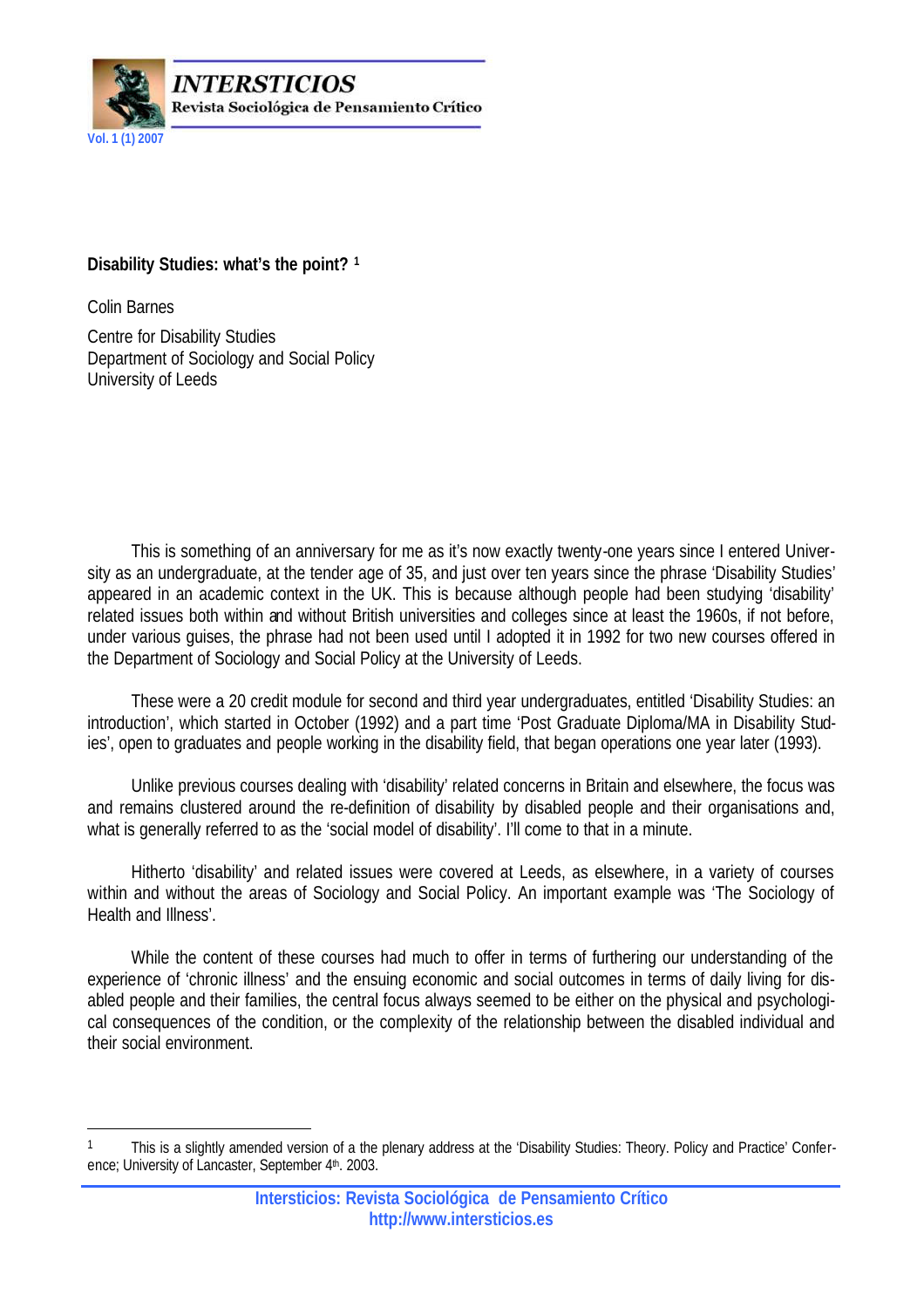'Disability', usually defined as 'functional limitation', was caused by either: chronic illness/impairment or the complex interaction between the limitations of the body and/or mind, and society at large.

The dominant 'personal tragedy' theory of disability was never seriously questioned and, with one or two notable exceptions, meaningful explanations for society's responses to, and treatment of, people with impairments, whether real or ascribed, and 'labelled' disabled, were conspicuous by their absence (see for example, Bury, 1982, Anderson and Bury, 1989).

Key texts written by disabled academics and writers that provided a radical alternative to these conventions were, either, discussed only in passing and subsequently dismissed, or not mentioned at all.

In other words the profoundly disabling tendencies of modern society were downplayed and or over looked completely. The policy outcomes of these approaches allowed politicians, professionals and practitioners; either, to adopt an exclusively traditional individual approach to the problem of 'disability' or, to espouse a more liberal inter-relational agenda similar to what Miller and Gwynne termed an 'enlightened guardianship' perspective way back in 1972. Thus, allowing them to vacillate between individual and collective solutions to the 'disability' issue.

And, despite the on-going rhetoric to the contrary, in market led or capitalist economies they invariably gravitate toward the former. For recent examples of these 'all encompassing' policy formulations in practice with reference to disabled people and paid work see Roulstone, (2000), for the British experience, and the OECD (Organisation for Economic Co-operation and Development) Report 'Transforming Disability Into Ability: Policies to Promote Work and Income Security for Disabled People' (OECD, 2003), for a cross cultural  $\alpha$ count.

As someone with a lifetime's experience of 'disability' who came to academia with the sole purpose of doing something on the discrimination experienced by disabled people this was both surprising and unacceptable.

It was especially so since as a student and researcher, working with and for disabled people and their organisations, I had come across a whole body of work produced by disabled activists and writers that identified 'disability' as a complex and pernicious form of social oppression or institutional discrimination that pervades every aspect of modern living.

Key influences included the re-definition of disability by UPIAS, the social model of disability, and various theoretical explanations for the social creation of the concept 'disability'.

In contrast to previous definitions UPIAS had re-defined 'disability' as something imposed on top of people with 'impairment's' lives, by a society that is intolerant of any form of biological flaw whether real or imagined (UPIAS, 1976).

In order to put this idea to practical use, Mike Oliver coined the phrase the 'social model of disability' in 1981. It was used initially for the training of social workers and professionals working in the disability field (Oliver, 2003) and, later, as the main mechanism for delivering Disability Equality Training (Gillespie Sells and Campbell, 1990: Rieser and Mason, 1990) as opposed to 'Disability Awareness Training which was usually constructed around traditional individualistic impairment specific considerations and concerns. .

It is important to remember here what the social model actually is. A model is what social scientists call a 'heuristic device' or an aid to understanding. Thus: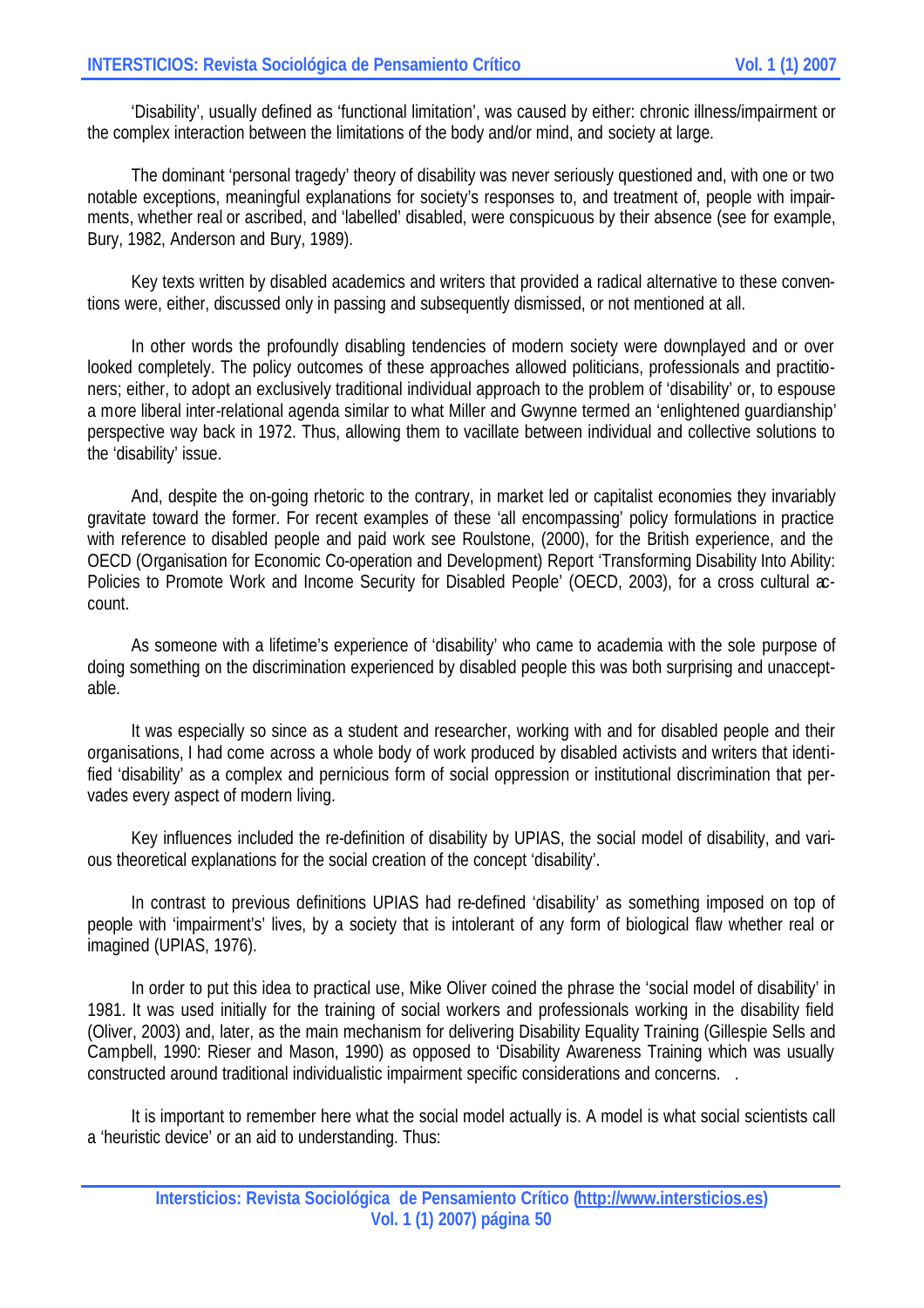'A good model can enable us to see something which we do not understand because in the model it can be seen from different viewpoints… it is this multi-dimensioned replica of reality that can trigger insights that we might not otherwise develop' (Finkelstein, 2002: 13).

Now, there are three main points that have been made repeatedly about the social model of disability.

- ??One, in contrast to the conventional individual medical model of disability, it is a deliberate attempt to switch the focus away from the functional limitations of impaired individuals onto the problems caused by disabling environments, barriers and cultures.
- ??Two, it is an holistic approach that explains specific problems experienced by disabled people in terms of the totality of disabling environments and cultures. This includes inaccessible education, information and communication systems, working environments, inadequate disability benefits, discriminatory health and social support services, inaccessible transport, houses and public buildings and amenities, and the devaluing of disabled people through negative images in the media – films, television and newspapers.
- ??Three, a social model perspective does not deny the importance or value of appropriate individually based interventions in the lives of disabled people, whether they be medically, re/habilitative, educational or employment based, but draws attention to their limitations in terms of furthering their empowerment and inclusion in a society constructed by 'non-disabled people' for 'non-disabled' people.

In short, the social model of disability is a tool with which to gain an insight into the disabling tendencies of modern society in order to generate policies and practices to facilitate their eradication.

Subsequently, the phrase 'the social model of disability' has been used with reference to various theories explaining the social creation/construction of disability, but is generally linked to the materialist accounts of Finkelstein, (1980) Abberley (1987) Oliver (1990), and, more recently, Gleeson, (1999) and Thomas (1999) (see Priestley, 1998). .

Taken together these ideas underpinned the thinking behind the choice of the phrase 'Disability Studies; which, for me is about the study of the various forces; economic, political, and cultural, that support and sustain 'disability', as defined by the disabled peoples movement, in order to generate meaningful and practical knowledge with which to further its eradication.

This is not to suggest that work that does not adhere to a social model perspective should be excluded from a disability studies agenda: far from it, to appreciate fully the significance of social model thinking it is necessary to have some knowledge of what has gone before.

Now, as we all know since 1992 there has been a considerable upsurge of academic interest from a variety of disciplines, both in the UK and overseas, not all of which goes by the name of 'disability studies', but the term is now firmly established on the academic agenda encompassing both teaching and research. And much welcome progress has been made too.

However, and perhaps inevitably with this heightened interest, several challenges have emerged that, in some ways, threaten to undermine a disability studies perspective, as defined above, or, more specifically, the social model of disability upon which it rests.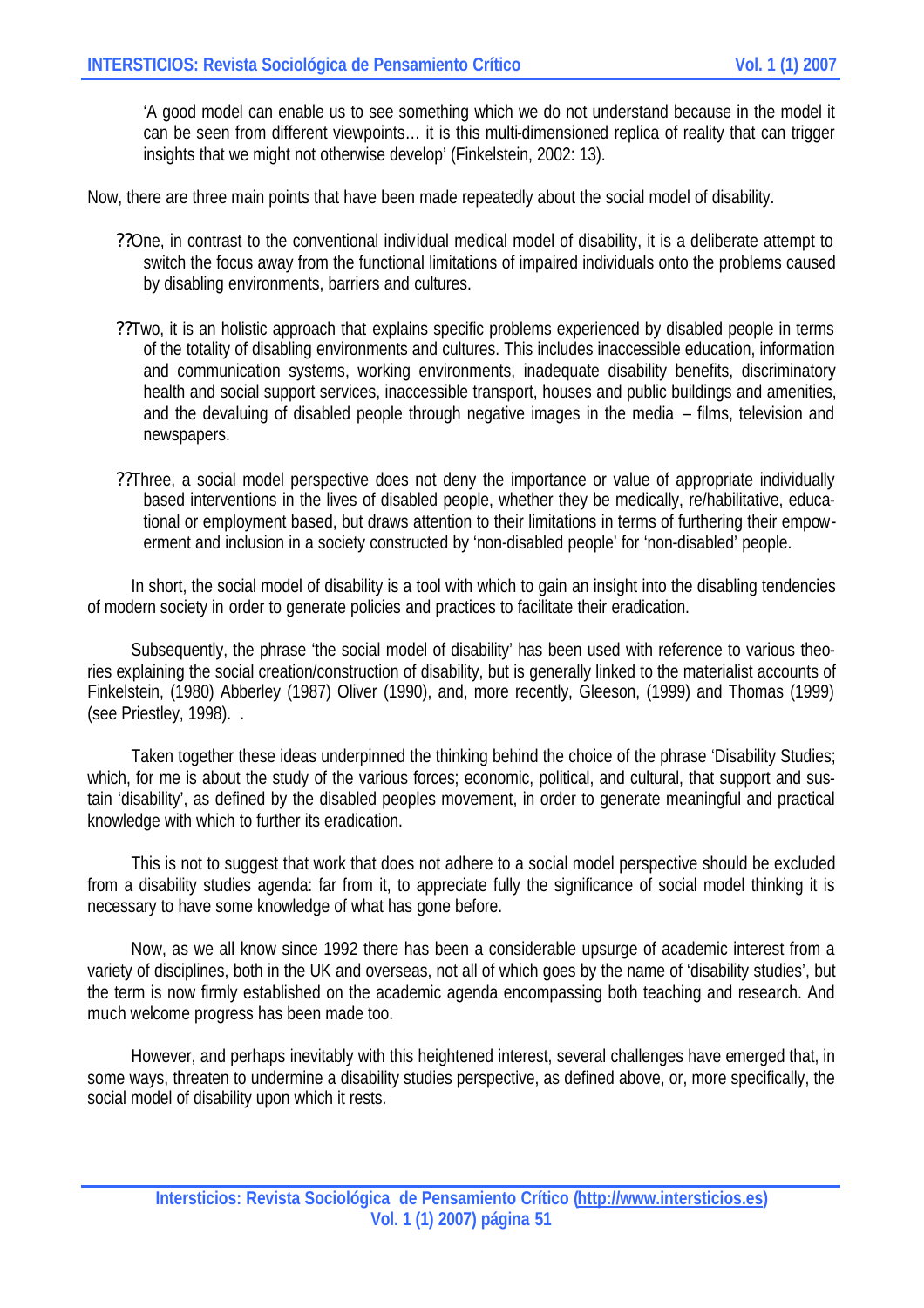Several of these criticisms are regularly repeated within and without the disability studies literature (see for example Shakespeare and Watson, 2002) without a qualified response. Since I believe this is a very worrying state of affairs I want to take this opportunity to address some of them here.

### **First: it is argued that the conceptual division between impairment and disability upon which the social model rests is false** *(Shakespeare and Watson 2002).*

Now the UPIAS redefinition of impairment and disability was a deliberate attempt to separate the biological and the social. To suggest that such a distinction is false is like suggesting that the distinction between the individual and society is false.

Whilst such assertions may be of interest to philosophers and some social theorists, I believe that they have little, if any, practical value in terms of research, policy and practice.

This is not to say that the term 'impairment' is not problematic since it is generally understood to refer to damaged or weakened bodies. It may be relevant when used in relation to someone's reduced capabilities as a result of accident or illness, but is less so with reference to congenital conditions and those that do not affect people's capacity to do things. Those of us born with impairment only usually realise we are somehow 'different' when we come into contact with other 'non-disabled' people.

But it is important to remember here that although originally limited to physical impairments, shortly after its development, the UPIAS definition was adapted and adopted by the disabled people's movement, both nationally and internationally, to include all 'impairments': physical, sensory, intellectual.

Also integral to this re-assessment is the assertion that all physiological conditions have psychological implications and all psychological problems have physical consequences. It is therefore an inclusive concept that encompasses all sections of the disabled community including, for example, mental health systems users and survivors.

This is in recognition of the fact that labels are generally imposed rather than chosen, and, therefore, socially and politically divisive. It also encompasses, implicitly if not explicitly, the notion that like 'disability' the meaning of 'impairment' is a social construct too. Indeed, a key feature of 'social model' literature is that 'attitudes' toward disabled people are historically, culturally and situationally determined.

Several writers from both sides of the Atlantic have subsequently centred on the cultural production of 'normality/normalcy' and the consequential interpretations of, and responses to 'impairment' (see for example, Finkelstein, 1980; Abberley, 1987: 1993: Davis, L. J.1996).

#### **Second: it is argued that the social model of disability neglects the everyday experience of 'impairment' and that as a result a major part of disabled people's lives is ignored and, consequentially, the 'disabled lobby' has sometimes opposed medical and rehabilitative interventions designed to 'maximise function'** *(Shakespeare and Watson 2002).*

With reference to the experience of 'impairment', as already mentioned social scientists and medical sociologists, in particular, have been documenting the everyday 'illness' experiences of disabled individuals for much of the last century.

As long ago as 1966 the disabled activist and writer Paul Hunt pointed out that much of the writing about 'disability' by people with accredited impairments 'is either sentimental biography, or else preoccupied with the medical and practical details of a particular affliction' (ix).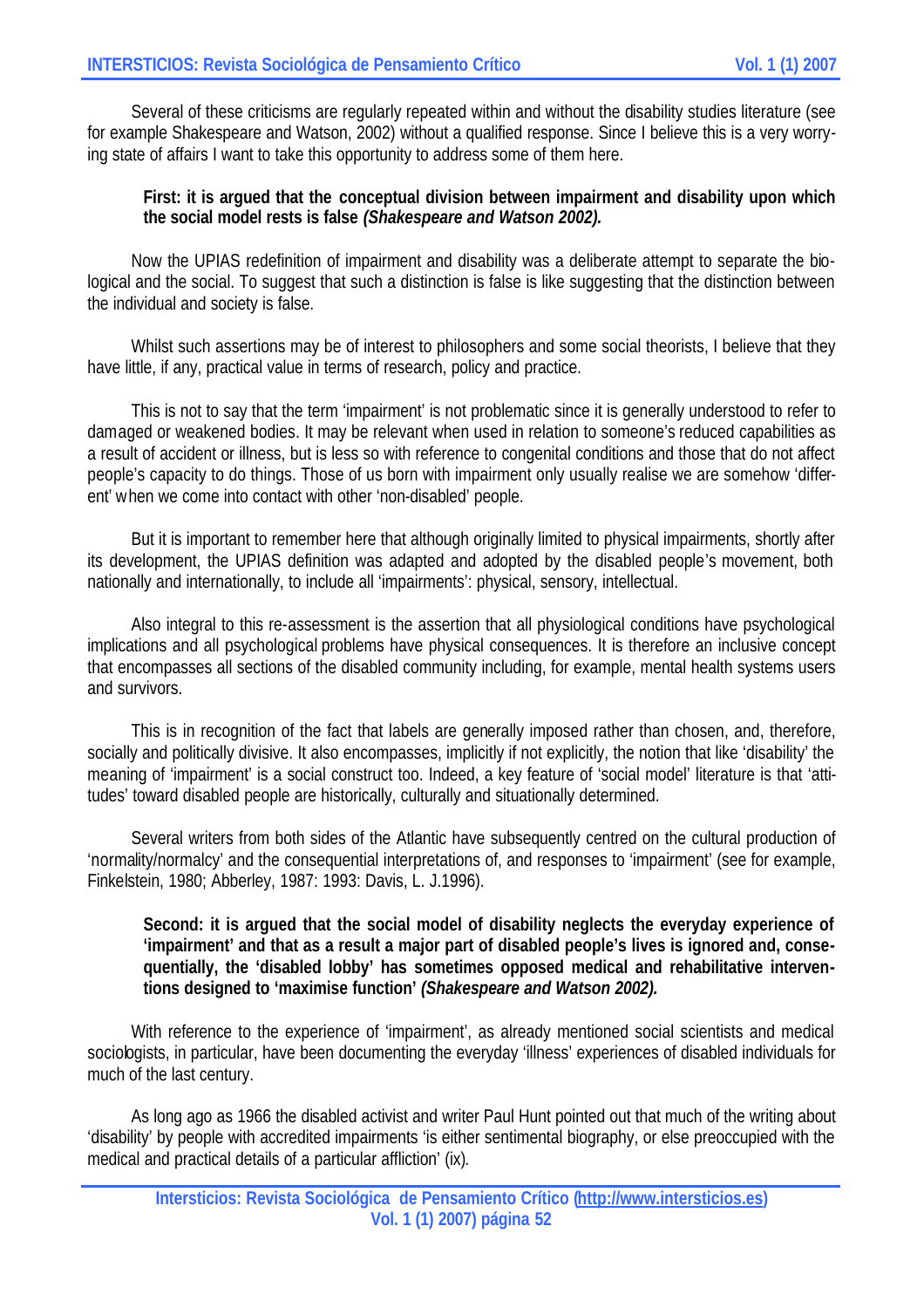Advocates of the inclusion of such experiences in discussions about the exclusion of disabled people have yet to demonstrate how they would avoid such pitfalls, and equally importantly, those associated with the social science literature discussed earlier.

It is useful to remember too that the social model emerged from within the disabled people's movement and that, from the outset, organisations of disabled people had recognised the need for disabled people to talk about their experiences. Indeed, the need for 'peer counselling and support' was one of the 'seven needs' for independent living identified by the Derbyshire Coalition of Disabled People (DCODP) in the early 1980s (Davis, K. 1990).

Many of the user-controlled organisations that adhere to a social model perspective currently providing services for disabled people and their families in the UK, facilitate or support 'impairment specific' support groups (see, for example, Barnes, Mercer and Morgan, 2000).

Furthermore, the conceptual distinction between impairment and disability does not ignore the fact that it may be a 'personal tragedy' to have an 'impairment', and that this may have implications for the way we do things. And in order to identify the various barriers disabled people face, some knowledge of their impairment related needs is essential.

As a consequence, experiential or qualitative data have been used extensively in social model research advocating barrier removal, and/or the need for better services for disabled people (see for example Zarb and Nadash, 1995).

Further, a social model perspective does not preclude the analysis of disabled people's accounts of interpersonal barriers within the context of personal and family relationships. Nor does it exclude discussion of the psycho-emotional consequences of being perceived as 'impaired', abnormal and or somehow less than human, by the rest of society: what disabled writers have sometimes referred to as 'internal oppression' (Rieser, 1990).

It would however warrant that these discussions be grounded firmly within a social model framework in order to avoid misinterpretation and misuse. Indeed, Donna Reeve (2003) and Carol Thomas (2003) are currently conducting important work along these lines at this University.

With regard to the opposition to medical and rehabilitation interventions, as mentioned above the social model is not opposed to appropriate medical treatments and interventions.

But advocates along with disabled people and their organisations have rightly drawn attention to the psychologically debilitating consequences for disabled individuals, that result from unrealistic and raised expectations following the promise of miraculous treatments and cures by medical and rehabilitation professionals and the media.

A well-known example is that of Philip Olds; an ex-policeman with an acquired spinal cord injury who died in the 1980s. After a lengthy period of 'rehabilitation', Olds committed suicide once he realised that a 'revolutionary' new technique to enable him to walk would not work, and so return him to his former 'nondisabled' status.

Furthermore, the 'disability' lobby and, indeed, many other sections of society including social scientists, some medical professionals, various voluntary agencies not associated with disability, as well as large ele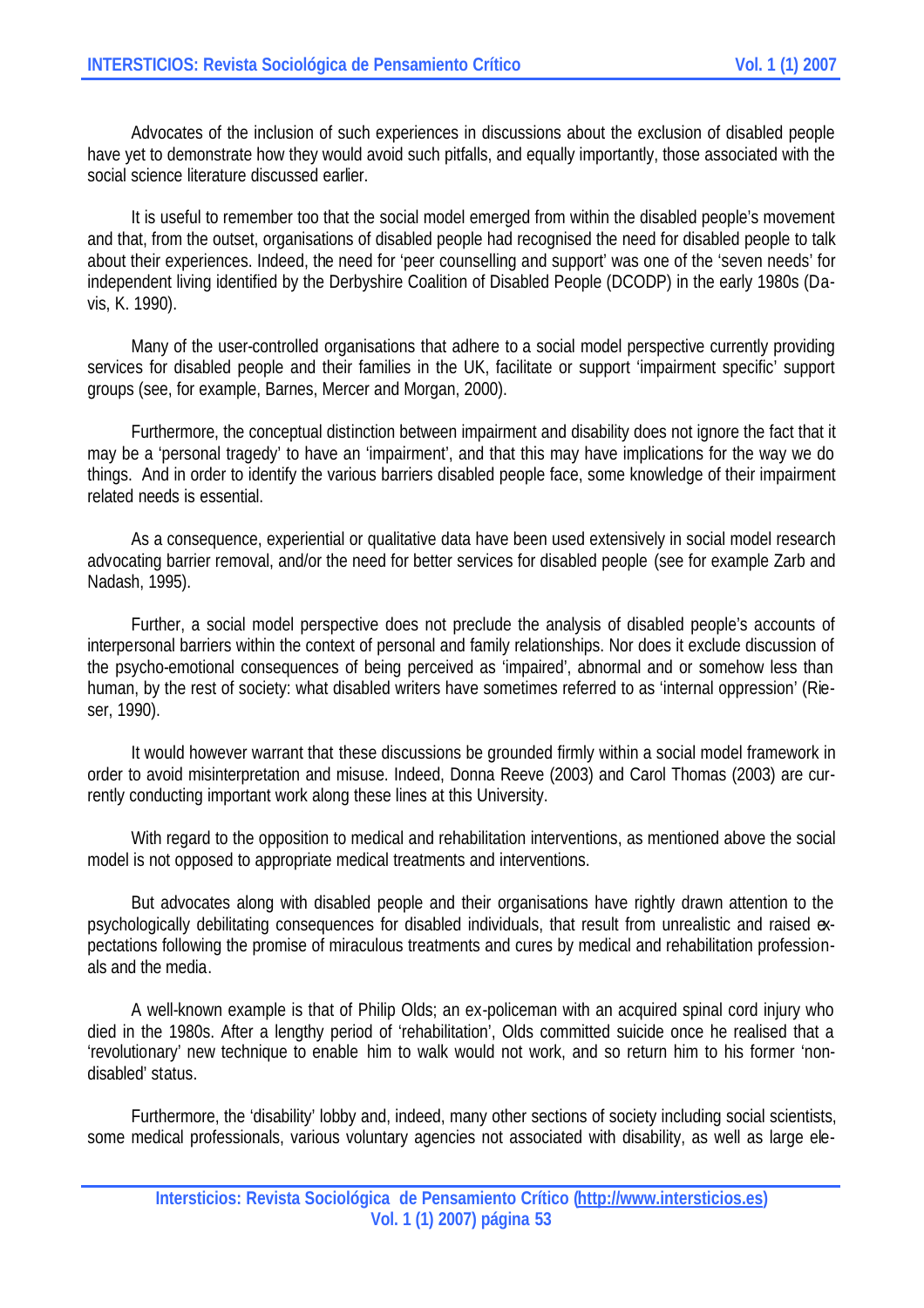ments of the lay public, are justifiably sceptical about the supposed benefits of certain medical and re/habilitative interventions.

For instance, long standing concerns have rightly been voiced over the effectiveness or otherwise of various drug therapies and electric shock treatments for 'mental health systems users and survivors' by many people and groups not generally associated with the social model or 'disability' organisations.

More recent concerns revolve around developments in genetic medicine and MMR vaccines and autism,

Given that such interventions have particular significance for disabled people and that these and similar concerns are widespread throughout the social sciences and society at large, I think it is perfectly understandable that disabled people and their organisations have reservations about their use.

### **Third: it is often said that barrier removal will not solve all the problems associated with 'disability' as some of the problems encountered by disabled people are caused by impairment and not by society** *(Shakespeare and Watson 2002).*

Again it is important to remember here that within a social model framework there is a conceptual distinction between the biological and the social, and that advocates have never claimed that barrier removal will eliminate all the problems associated with 'impairment'.

However, there is a wealth of literature from a variety of sources showing that how people deal with physiologically debilitating conditions is not only about the nature of the condition itself, but also about their access to resources: medical, material and social.

A social model analysis is not simply about the identification and removal of the barriers to economic and social activity, it also about identifying and removing the barriers that prevent access to such resources.

Whilst access to better resources may not eliminate all the problems associated with physiologically based 'impairments' it would certainly make a difference as to how people are empowered to cope with them.

Additionally, a social model outlook is about the removal of cultural barriers and the struggle for a cultural environment free from prejudice, stigma and the discrimination associated with 'impairment' or 'difference'.

Surely in such a context the psycho-emotional implications currently linked to living with 'impairment' and a conventional 'disabled' (devalued/dependent) identity would be greatly reduced if not eliminated altogether?

### **Fourth, it is claimed that the social model of disability is inadequate because many people with accredited impairments do not choose to adopt the label 'disabled' as they do not consider themselves ill enough, or because the concept is too limited to encompass the complexity of identity in the twenty first century** *(Shakespeare and Watson 2002).*

Well I'm sure that this news will be welcomed by Gordon Brown, the treasury and all the other welfare agencies, including the OECD, around the world concerned about the escalating costs of disability benefits?.

On a more serious note, this is hardly surprising given that in an increasingly competitive and unequal society the label 'disabled' is still widely associated with abnormality, social and psychological inadequacy and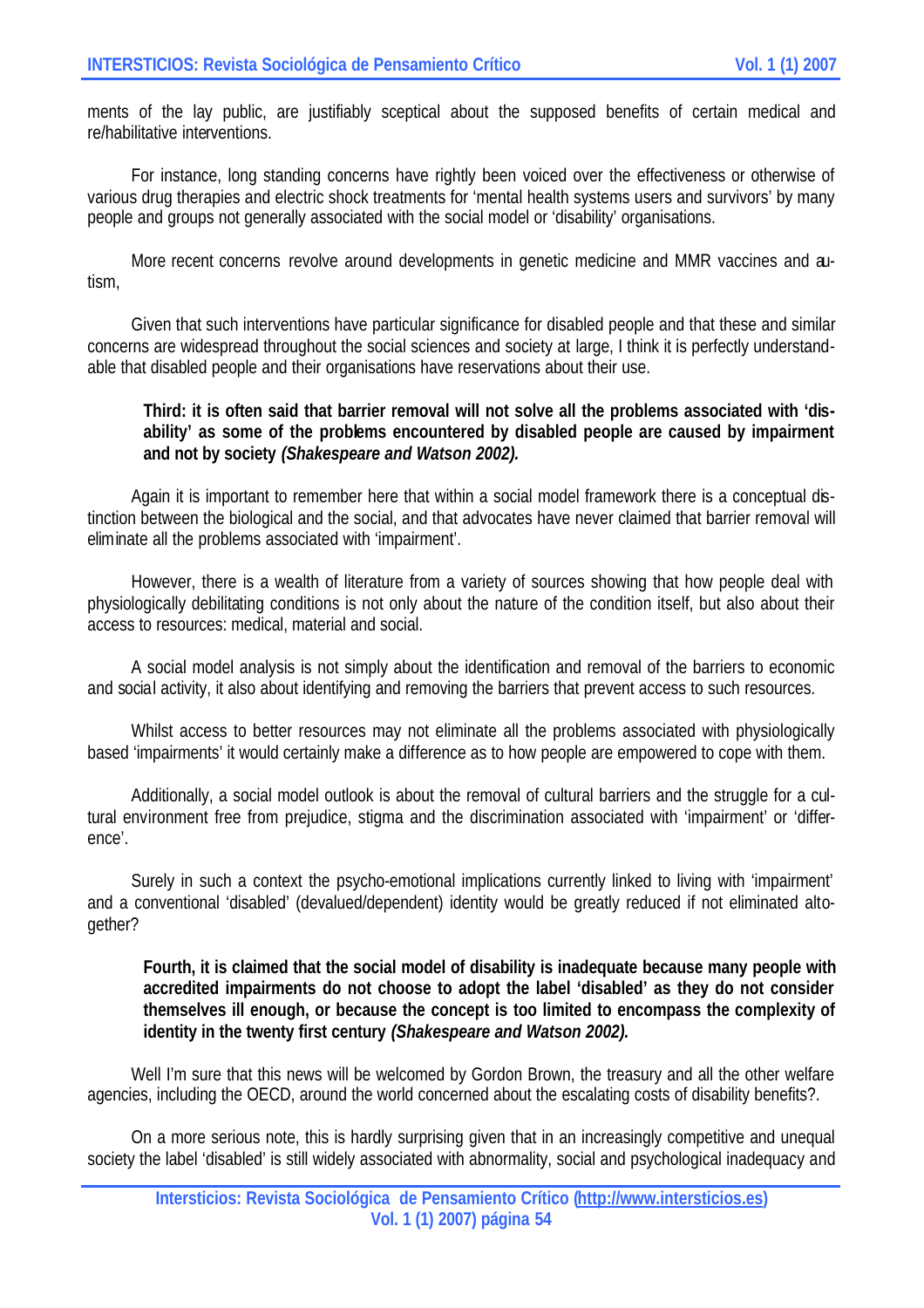incompetence, and that, in one way or another, all of us are socialised into the view that to admit to such things is a sign of weakness and failure.

To be 'ill' is far more socially acceptable than it is being 'disabled'.

But as I pointed out earlier, labels are generally imposed and rarely chosen. Surely whether people with accredited impairments choose to identify as 'disabled' is not the issue, what is at stake is how people are perceived and treated by society at large.

Moreover, given the various deprivations generally associated with disability it is a miracle that anyone would want to adopt the label. The fact that they do can only be attributed to the politicisation of disability by disabled people and their organisations: alas, I don't have the space to deal with that here.

But there is another inference implicit in this claim and that is that the concept 'disabled' cannot accommodate other social indicators such as age, class, sexual preference, gender and ethnicity and so on, that shape our identity and, therefore, that social model thinking and disability politics are somehow inadequate.

Now it's important to remember here that throughout recorded history all forms of inequality, injustice and oppression have been sanctioned in one way or another on the basis of assumptions of biological inferiority.

And that social model advocates have often pointed out that the politics of disablement is about far more than disabled people, it is about challenging oppression in all its forms as 'Impairment' is not something that is peculiar to a small section of the population; it is fundamental to the human experience.

But 'disability' as defined by the disabled people's movement, is not. Like racism sexism and all other forms of social oppression it is a human creation and that.

 'It is therefore impossible to confront one form of oppression without confronting them all' (Barnes, 1996: xii).

## **And, finally, it has been claimed that the social model of disability is no longer relevant as it has had little real impact beyond the UK** *(Shakespeare and Watson 2002).*

As mentioned above, the UPIAS re-definition of 'disability' was adopted by the international disabled people's movement, as represented by Disabled People's International, in 1981; albeit the terms 'disability' and 'handicap' were initially substituted for the words 'impairment' and 'disability' because of concern over the term 'impairment' amongst some DPI delegates. However, DPI Europe subsequently reversed this substitution because of concern over the term 'handicap'.

The issue here is not necessarily the terms used but the meanings to which they are attached; in particular, the redefinition of disability/handicap as social oppression, and the adoption of a 'social model' or social/political analysis of its origins, continuity and abolition.

DPI's influence at the international level, particularly, within the UN is indisputable. A social model perspective is implicit if not explicit in various UN documents. The UN (1993) 'Standard Rules on the Equalisation of Opportunities for People with Disabilities' is but one example.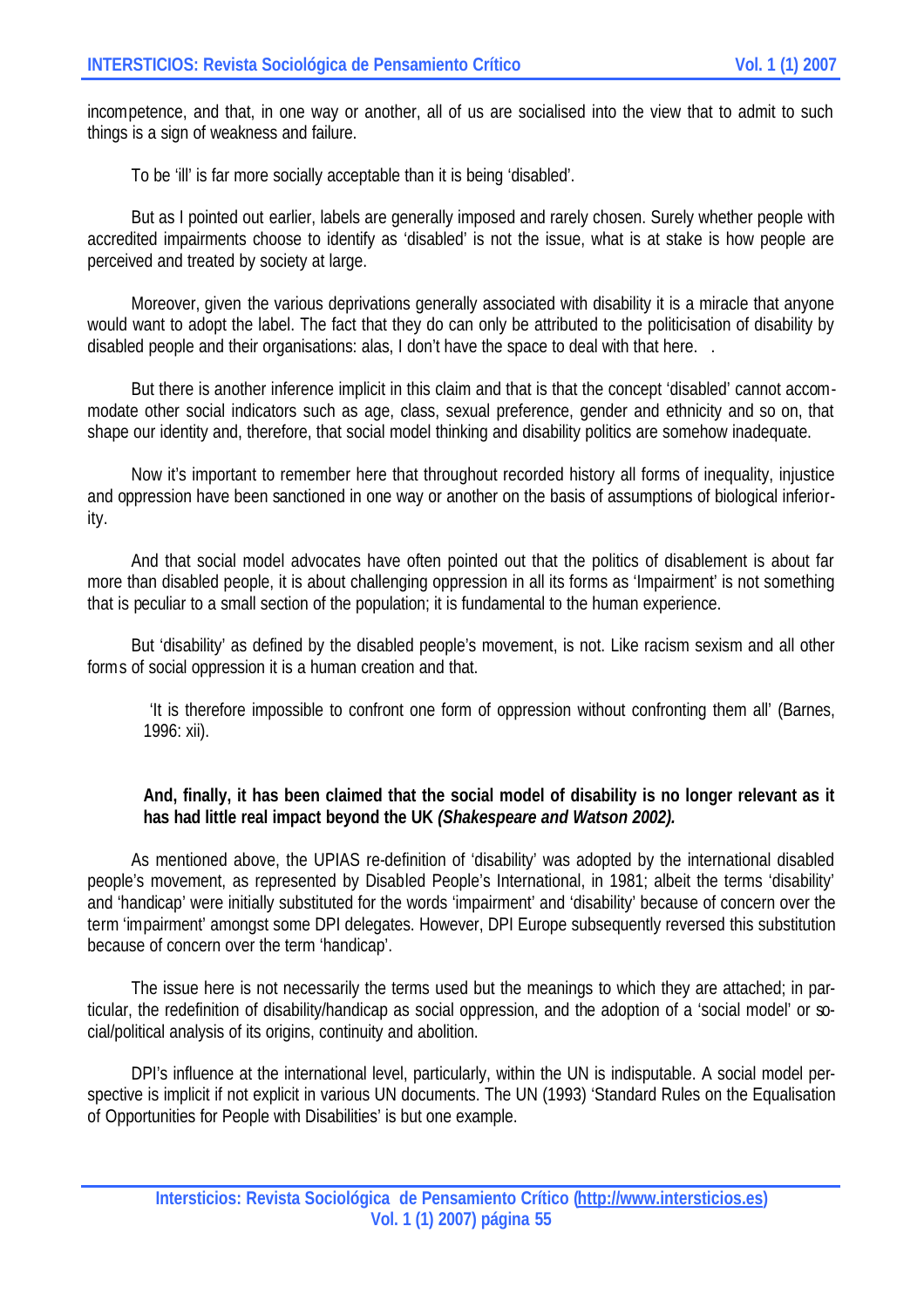A social model perspective played a key role in the recent 'Rethinking Care from Disabled People's Perspectives' sponsored by the WHO's Disability and Rehabilitation Team; a two year project and conference that involved professionals, disabled people, and their families from all over the world (WHO, 2001).

In terms of European Policy, in a recent study entitled 'Disability Policies in European Countries' (2001) Vim van Ooscrhot and Bjorn Hvinden stated:

'(T)he thinking about disability associated with the 'Social Model (of disability) appears to have become more widely accepted' (Oorshot and Hvinden, 2001: 9).

At the academic level the conceptual distinction between the biological and the social and a social model outlook is now evident in much of the writing on disability in other parts of the world. See, for example, in Australia, Gleeson, 1999: Canada, Rioux and Bach, 1994: Michalko, 2002: Titchkosky, 2003: and, the USA, Davis, L. J. 2000: Linton, 1998.

To summarise, the key issue here is that the re-conceptualisation of disability, the social model, and social model theorising, have played a crucial role in the development of a disability studies agenda in terms of clarity, meaning and purpose.

Yet although substantive progress has been made, much of the last decade seems to have been spent going over well-trodden ground, without due rigour and qualification (see for example Shakespeare and Watson 2002: and more recently Shakespeare, 2006). This for me has been a major disappointment as it has in many ways stifled further and meaningful development of the disability studies agenda. .

This is not to suggest that the principles upon which disability studies, as defined above, are based should not be subject to scrutiny or constant re-evaluation; on the contrary, in my view, they can and will only benefit from such examination.

But surely, the point is to build on what's gone before rather than simply tear it down without having anything of substance with which to replace it. If this is not what disability studies is all about then in my view its future is limited and justifiably so.

## **References.**

Abberley, P. 1987: The Concept of Oppression and the Development of a Social Theory of Disability, reproduced in L. Barton, and M. Oliver (eds), 1997: *Disability Studies: Past Present and Future*, Leeds: The Disability Press. (Also available on www.leeds.ac.uk/disability-studies/archiveuk/index).

Abberley, P. 1993: Disabled People and Normality, in J. Swain, *et al.,* (eds), *Disabling Barriers - Enabling Environments*, London: Sage in Association with the Open University. (Also available on www.leeds.ac.uk/disability-studies/archiveuk/index).

Anderson, R. and Bury, M. (eds) 1988: *Living with Chronic Illness*, London: Unwin Hyman.

Barnes, C. 1996: 'Forward', in J.Campbell, and M. Oliver, *Disability Politics: Understanding Our Past, Changing Our Future*, London: Routledge.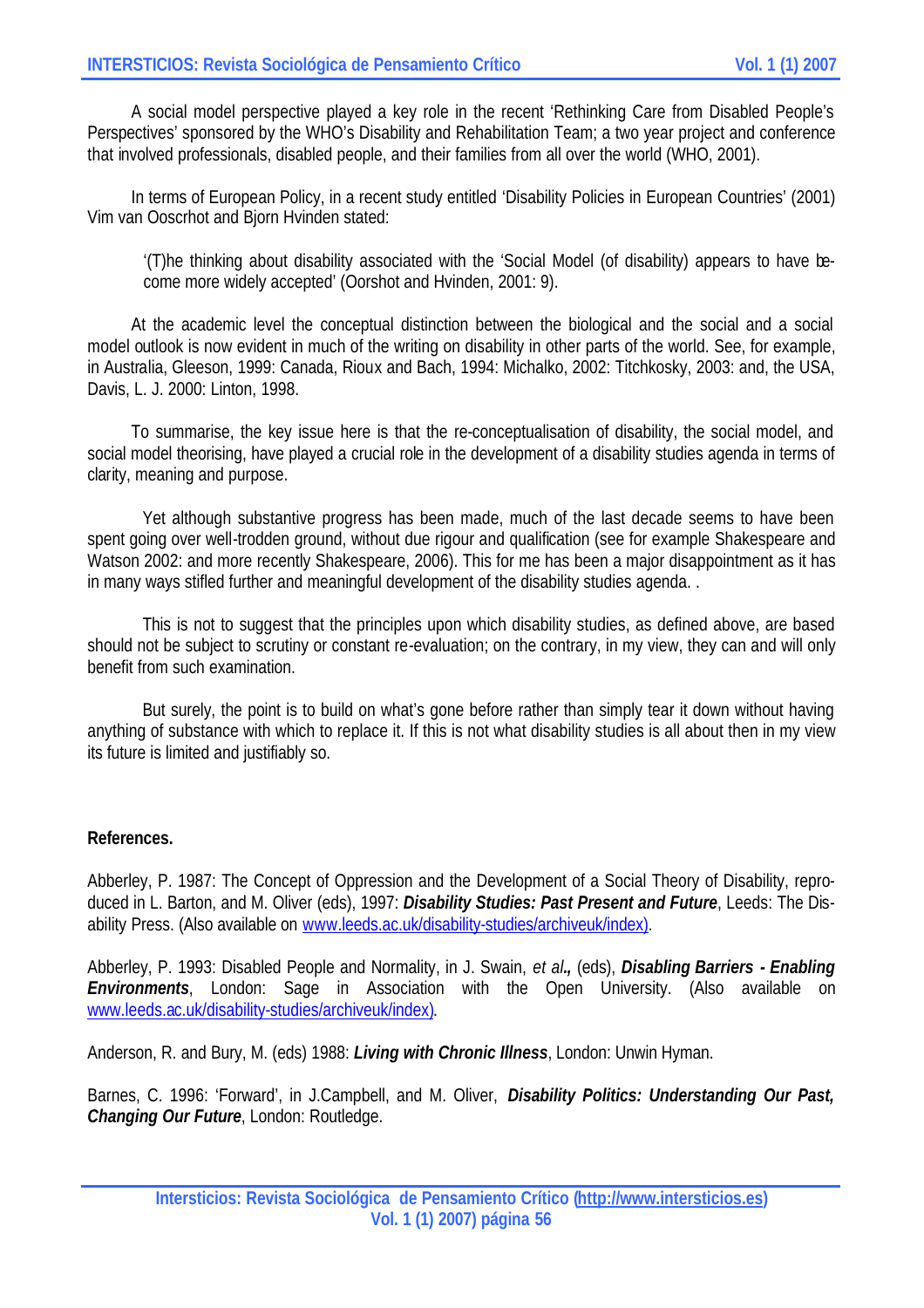Barnes, C. Mercer, G. and Morgan, H. 2000: *Creating independent Futures, Stage One Report***,** Leeds: The Disability Press. (Also available on www.leeds.ac.uk/disability-studies/archiveuk/index).

*Bury, M. 1982: Chronic Illness as Biographical Disruption. Sociology of Health and Illness*, 4 (2): 167-82.

Davis, K. 1990: **Activating the Social Model of Disability***: the emergence of the seven needs*, Derby: Derbyshire Coalition of Disabled People.

Davis, L. J. 2000: 'Dr Johnson, Amelia and the Discourse of Disability in the Eighteenth Century' 'in H. Deutsch and F. Nussbaum, eds. *Defects: Engineering the Modern Body,* Anne Arbor: The University of Michigan Press.

Davis, L. J. 1996: *Enforcing Normalcy: Disability Deafness and the Body*, London: Verso.

Finkelstein, V. 2002: 'The Social Model of Disability Repossessed', in *Coalition: the Magazine of the Greater Coalition of Disabled People,* Manchester: The Greater Manchester Coalition of Disabled People, February,10-16.

(Also available on www.leeds.ac.uk/disability-studies/archiveuk/index).

Finkelstein, V. 1980: *Attitudes and Disability*, Geneva, World Rehabilitation Fund. (Also available on www.leeds.ac.uk/disability-studies/archiveuk/index).

Gleeson, B. 1999: *Geographies of Disability* London: Routledge (especially Part 1).

Gillespie-Sells, K. and Campbell, J. 1991: *Disability Equality Training*, London: Disability Resource Team. (Also available on www.leeds.ac.uk/disability-studies/archiveuk/index).

Hunt, P. (ed.) 1966: A Critical Cindition in P. Hunt, *Stigma: The Experience of Disability*, London: Geoffrey Chapman. (Also available on www.leeds.ac.uk/disability-studies/archiveuk/index).

Linton, S. 1998: *Claiming Disability*, New York: New York University Press.

Michalko, R. 2002: *The Difference that Disability Makes,* Philadelphia: Temple University Press.

Miller E. J. and Gwynne G.V. 1972: *A Life Apart.* London: Tavistock.

OECD: 2003: **Transforming Disability Into Ability: Policies to Promote Work and Income Security for Disabled People,** Paris: Organisation for Economic Co-operation and Development.

Oliver, M. 2003: 'If I had a hammer: the Social Model in Action' in, C. Barnes and G. Mercer, eds. *Implementing the Social Model of Disability: Theory and Practice,*  Leeds: the Disability Press (Forthcoming).

Oliver, M. 1990: *The Politics of Disablement*, Basingstoke: Macmillan.

Oorschot, V. and Hvinden, B. *eds.* 2001: *Disability Policies in European Societies,* The Hague: Kluwer Law International.